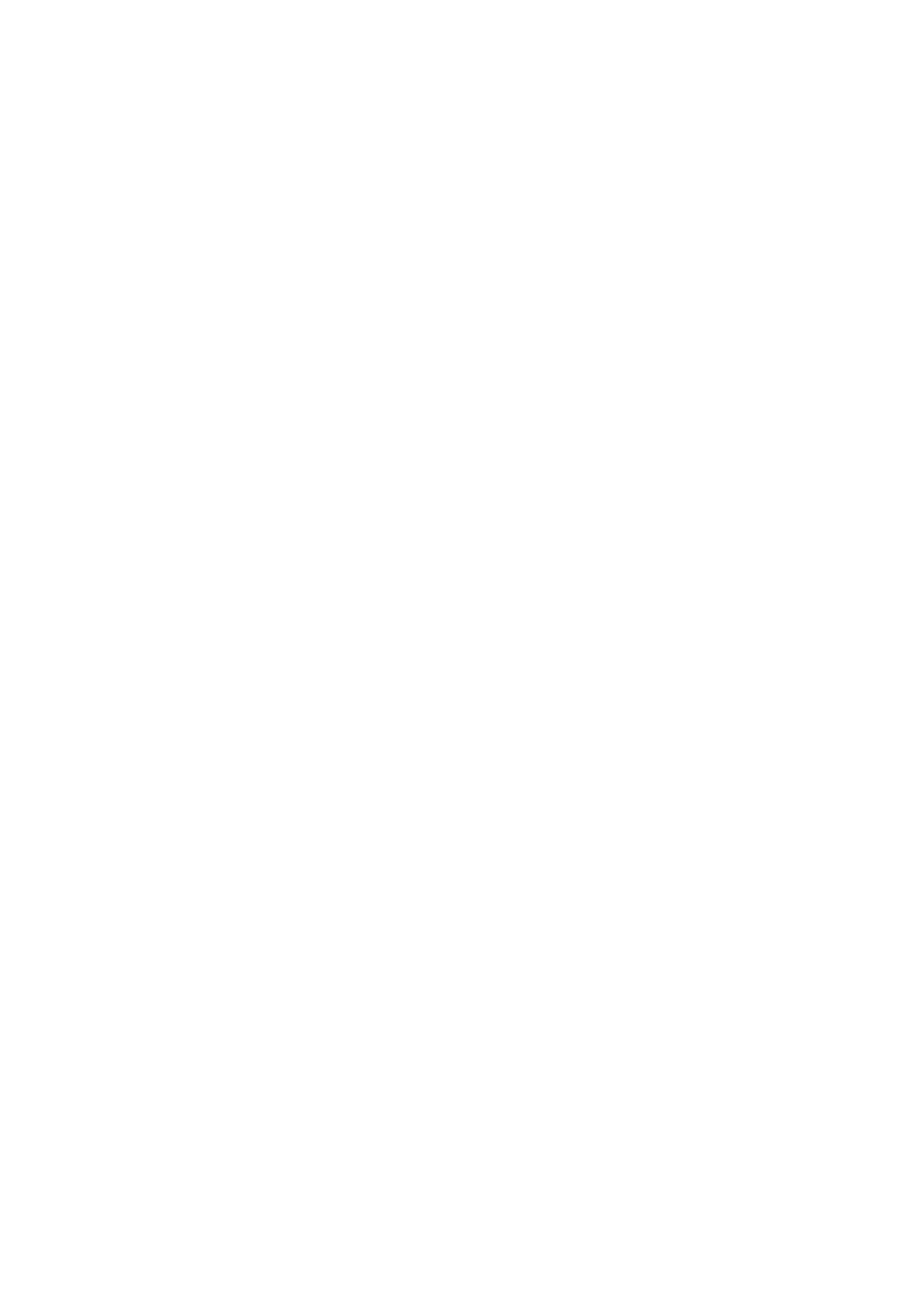## **Mental Welfare Commission for Scotland**

#### **Who we are**

We protect and promote the human rights of people with mental illness, learning disabilities, dementia and related conditions.

#### **What we do**

- Provide advice, information and guidance to people who provide mental health and learning disability services.
- Empower individuals and their carers through advice, guidance and information.
- Check that individual care and treatment is lawful and in line with good practice.
- Promote best practice in applying mental health and incapacity law.
- Influence legislation, policy and service development.

## **Background**

## **Place of Safety Orders**

Place of safety orders can be used by the police under section 297 of the Mental Health (Care and Treatment ) (Scotland) Act 2003 when they find someone in a public place who they believe may have a mental disorder and be in immediate need of care and treatment. The individual can be detained in a place of safety for up to 24 hours in order to be assessed by a medical practitioner, and for any necessary arrangements to be made for that person's care and treatment.

Police stations should only be used as the place of safety in exceptional circumstances, where it is the best option for the individual. There should be locally agreed Psychiatric Emergency Plans in place with designated Places of Safety – for example a local psychiatric hospital or accident and emergency department. The aim of a Psychiatric Emergency Plan is to agree on procedures to manage the detention and transfer process in a way that minimises distress, disturbance and risk for the patient and others and which ensures as smooth and safe a transition as possible from the site of the emergency to the appropriate assessment/treatment setting.

Following the assessment, there is a range of possible outcomes. The person may be admitted to hospital voluntarily, detained under the Mental Health Act, or may return home.

The police are required to notify the Commission of any person held under this power, and provide: details of the date and time of the removal from a public place, the circumstances giving rise to this, the address of the place of safety and, if the removal was to a police station, why this was done. They also have a duty to inform the local authority and nearest relative, if possible.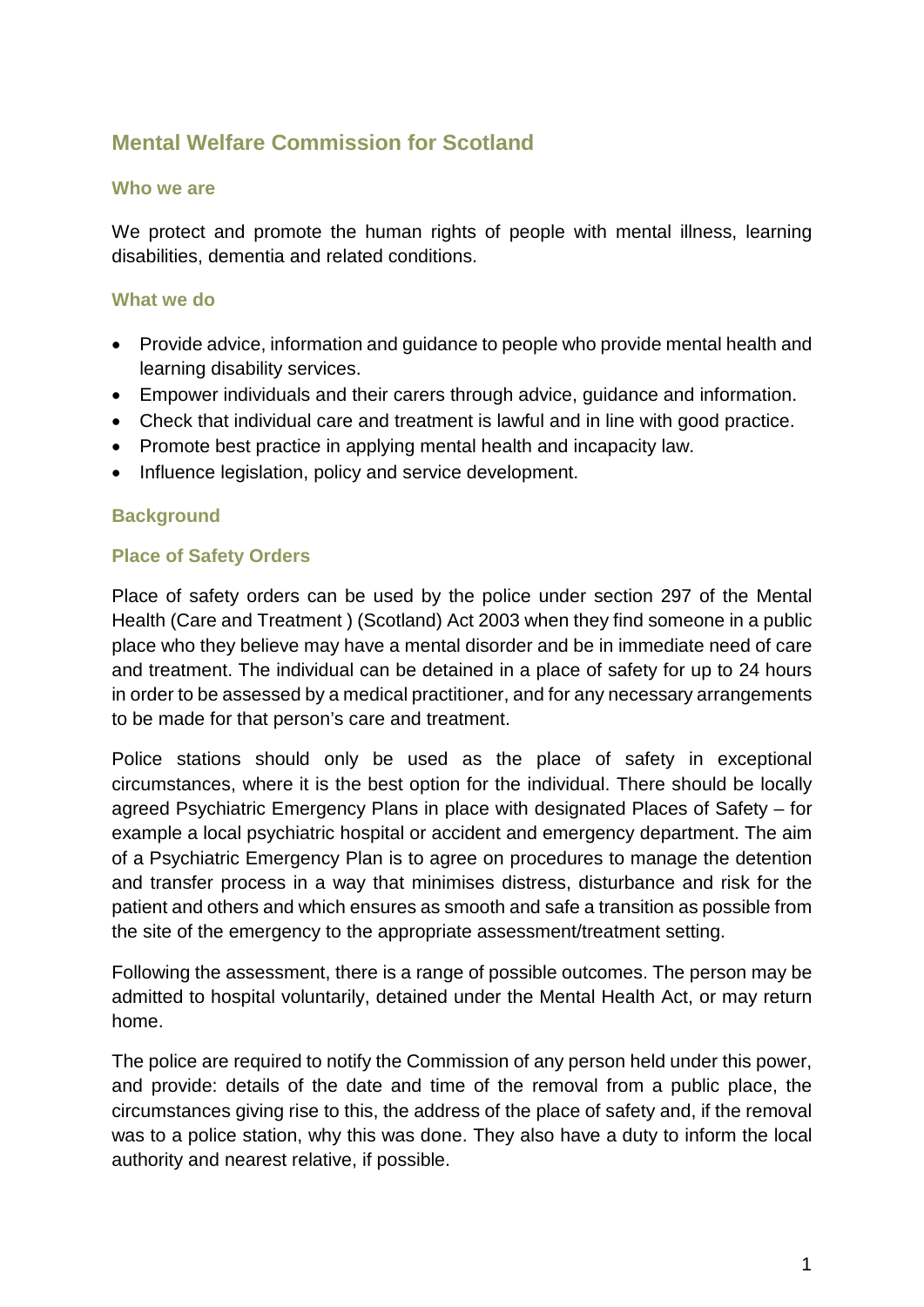Details of the use of these orders is contained in our annual monitoring reports on the use of the Mental Health Act.

#### **Why we produced this report**

We wanted to look more closely at the information sent to us by the police and to identify any significant issues warranting further investigation by the MWC or Police Scotland.

There were significant concerns in England and Wales about the use of the equivalent power – s136 of the Mental Health Act 1983. In 2014-2015, 20% of people detained under this power were taken to a police cell, but in 2015-2016 this had fallen to just over 7%[1](#page-3-0). However, this is still higher than the use of police cells as a place of safety in Scotland over the same period (1%).

Over the last 10 years we have been notified of increasing numbers of place of safety orders in Scotland, which we believe is due to better reporting by the police. In 2006/7 there were 130 notifications, rising to 795 in 2015/16. Since 2011/12 the percentage where a police station is used has fallen from 18% to 1 %.



On the face of it, this is a positive story, with a proportionately lower use of the power, and a tiny number of cases where a police station has been used.

<span id="page-3-0"></span><sup>1</sup> [https://news.npcc.police.uk/releases/use-of-police-cells-for-those-in-mental-health-crisis-more-than](https://news.npcc.police.uk/releases/use-of-police-cells-for-those-in-mental-health-crisis-more-than-halves)[halves](https://news.npcc.police.uk/releases/use-of-police-cells-for-those-in-mental-health-crisis-more-than-halves)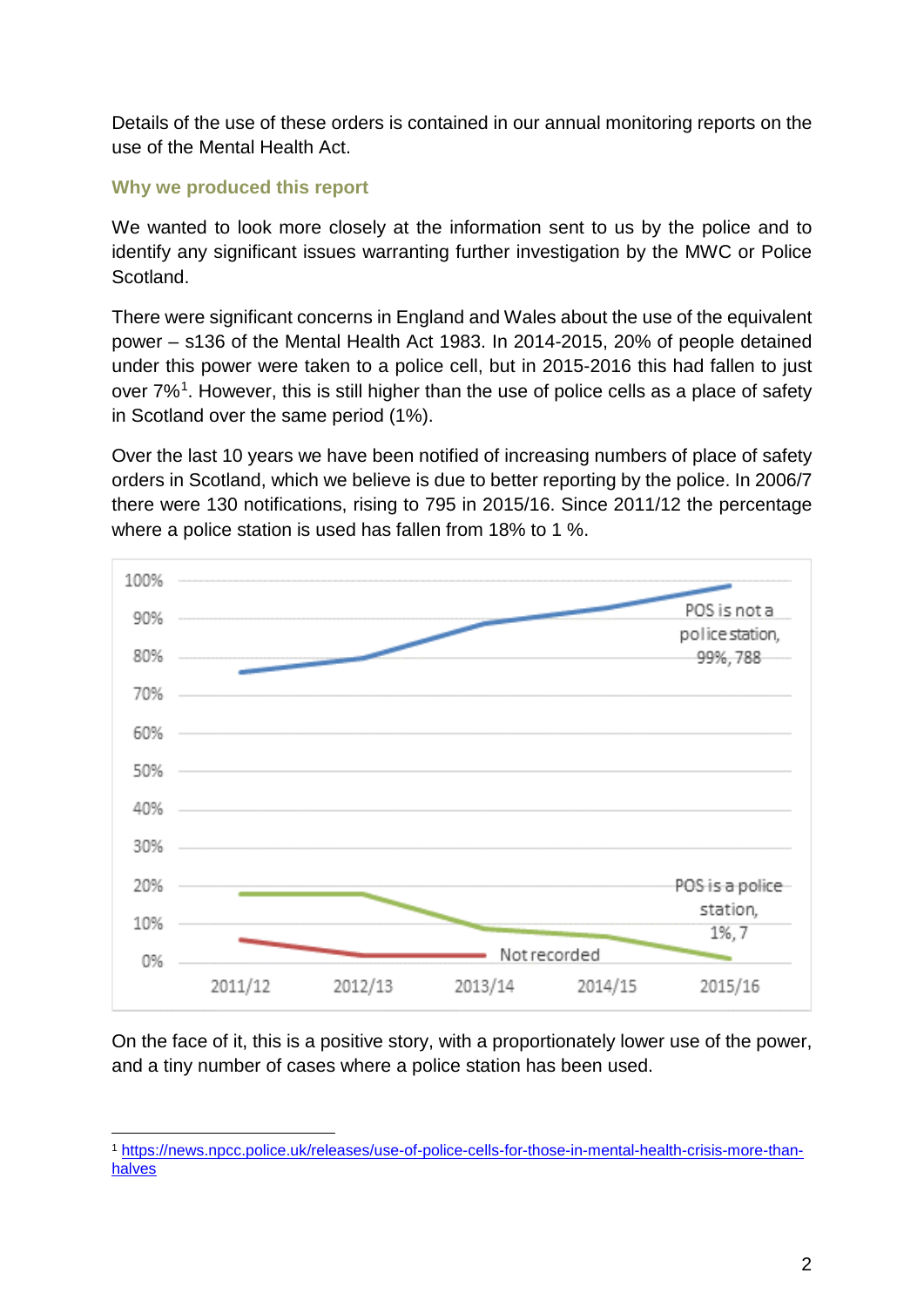## **Police Scotland**

Police Scotland is the country's national police service. It came into being on 1 April 2013, replacing eight regional police forces and specialist agencies. It is the second largest police service in the United Kingdom.

Police Scotland currently comprises 13 local policing divisions, headed by a Local Police Commander who oversees the delivery of policing in each area. It is through these divisions that most of the service's policing functions are delivered.

There are a number of national specialist divisions whose remit covers major crime investigation, public protection, organised crime, counter terrorism, intelligence and safer communities. The Operational Support division provide specialist support functions.

| <b>Policing</b>                                   | <b>Area Command</b>                                                                                                                                    |
|---------------------------------------------------|--------------------------------------------------------------------------------------------------------------------------------------------------------|
| <b>Divisions</b>                                  |                                                                                                                                                        |
| <b>Argyll &amp; West</b><br><b>Dunbartonshire</b> | West Dunbartonshire, Cowal, Bute & Helensburgh, Mid Argyll Kintyre & Islands, Oban, Lorn<br>& Isles                                                    |
| <b>Ayrshire</b>                                   | East Ayrshire, North Ayrshire South Ayrshire                                                                                                           |
| <b>Dumfries &amp;</b><br><b>Galloway</b>          | Galloway, Dumfriesshire                                                                                                                                |
| <b>Edinburgh</b>                                  | North East, North West, South East, South West                                                                                                         |
| <b>Fife</b>                                       | Central Fife, East Fife, West Fife                                                                                                                     |
| <b>Forth Valley</b>                               | Clackmannanshire, Falkirk, Stirling                                                                                                                    |
| <b>Greater Glasgow</b>                            | Glasgow Centre, Glasgow North West, Glasgow East, Glasgow North,<br>East,<br>Dunbartonshire, Glasgow South West, East Renfrewshire, Glasgow South East |
| <b>Highland &amp;</b><br><b>Islands</b>           | North Highland, Inverness, South Highland, Orkney Islands, Shetland Island, Western Isles                                                              |
| <b>Lanarkshire</b>                                | Monklands, Cumbernauld, East Kilbride, Cambuslang & Rutherglen, Hamilton, Clydesdale<br>Wishaw, Motherwell & Bellshill                                 |
| <b>North East</b>                                 | Aberdeenshire North, Aberdeenshire South, Moray, Aberdeen City North & Aberdeen city<br>South                                                          |
| <b>Renfrewshire &amp;</b><br><b>Inverclyde</b>    | Inverclyde, Paisley, Renfrew                                                                                                                           |
| <b>Tayside</b>                                    | Angus, Dundee, Perth & Kinross                                                                                                                         |
| Lothian &<br><b>Borders</b>                       | East Lothian, Midlothian, Scottish Borders, West Lothian                                                                                               |

#### **Policing Divisions and area Commands**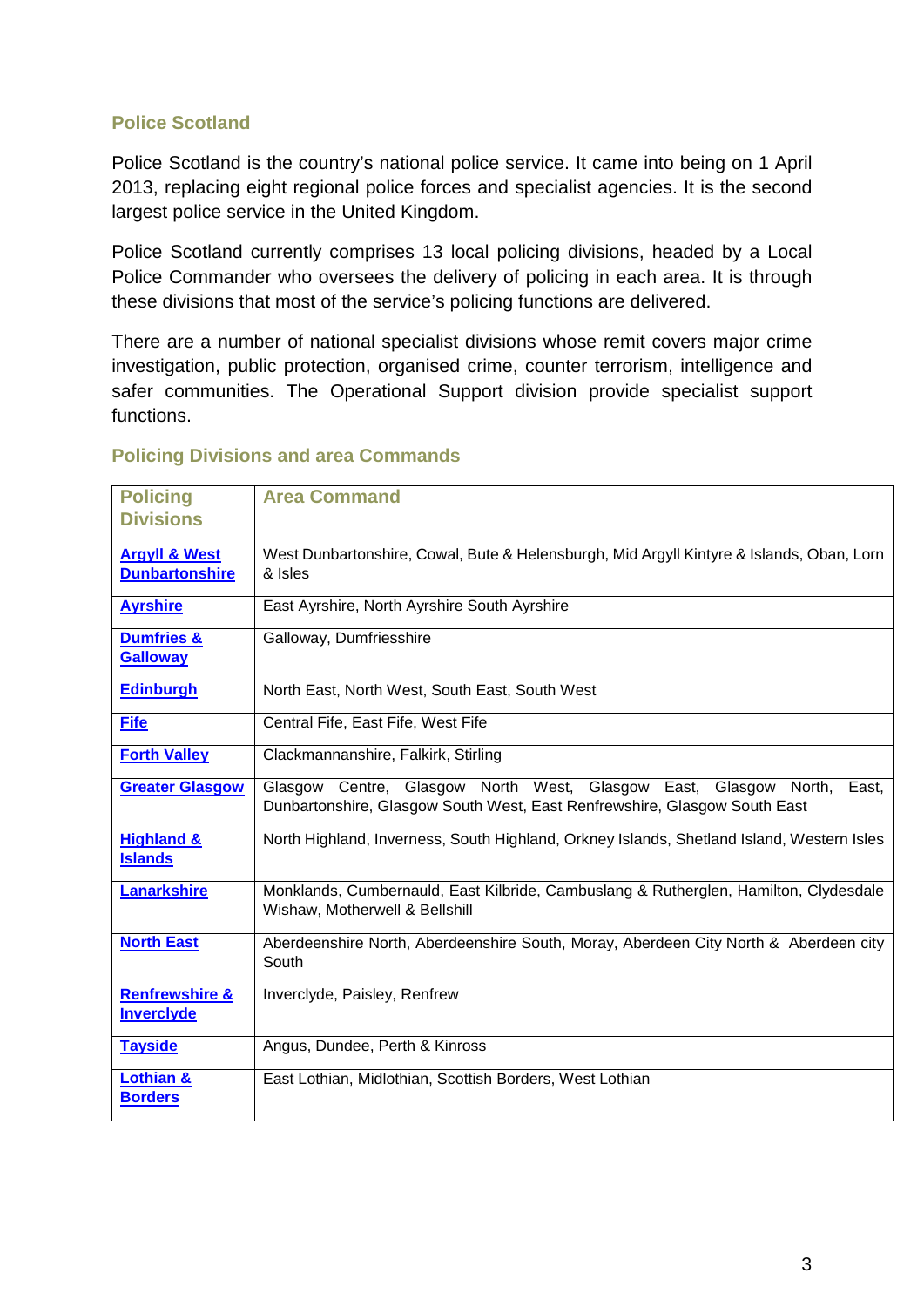Each of the new divisions has a Risk and Concern Hub that is responsible for processing Place of Safety forms and submitting them to the Commission. Recently a major programme of training for police officers in dealing with people they encounter who may have a mental illness has been completed. In February Police Scotland published a Standard Operating Procedure (SOP) intended to provide guidance for police officers coming into contact with people 'experiencing mental health crisis', which covers the use of Place of Safety. We are aware that the SOP is currently under review and will incorporate changes made by the Criminal Justice (Scotland) Act 2016. Access to the SOP can be found on the Police Scotland website.<sup>[2](#page-5-0)</sup>

#### **Report**

This report looks in more detail at the use of Place of Safety orders over a 3 month period in 2016 from 1/5/2016-31/7/2016.

There were 291 cases where a place of safety order was copied to the Mental Welfare Commission.

|                | <b>Female</b> |       | <b>Male</b>    |      | <b>Total</b>   |      |
|----------------|---------------|-------|----------------|------|----------------|------|
| Age range      |               |       |                |      |                |      |
| under 16       | 0             | $0\%$ |                | 1%   |                | 0%   |
| $16 - 17$      | 5             | 4%    | $\overline{2}$ | 1%   | 7              | 2%   |
| 18-24          | 22            | 19%   | 30             | 17%  | 52             | 18%  |
| 25-44          | 60            | 52%   | 90             | 51%  | 150            | 52%  |
| 45-64          | 27            | 23%   | 47             | 27%  | 74             | 25%  |
| 65-84          |               | 1%    | 3              | 2%   | 4              | 1%   |
| $85+$          | 0             | $0\%$ | 1              | 1%   | 1              | 0%   |
| No DOB on form | 1             | 1%    | 1              | 1%   | $\overline{2}$ | 1%   |
| <b>Total</b>   | 116           | 100%  | 175            | 100% | 291            | 100% |

Of these 60% were male and 40% female. 3% were aged under 18, including one aged 14 years.

There were 262 individuals involved. Seven per cent had more than one episode and of these the majority had two episodes; only six people had more than two episodes in the three months.

During the three-month period, 96% of removals by police were to a hospital unit with only 4% being to a police station. This is higher than the most recent 12 month figure (1%) but may reflect a fluctuation during the shorter data collection period

<span id="page-5-0"></span> <sup>2</sup> <http://www.scotland.police.uk/assets/pdf/151934/184779/mental-health-and-place-of-safety-sop>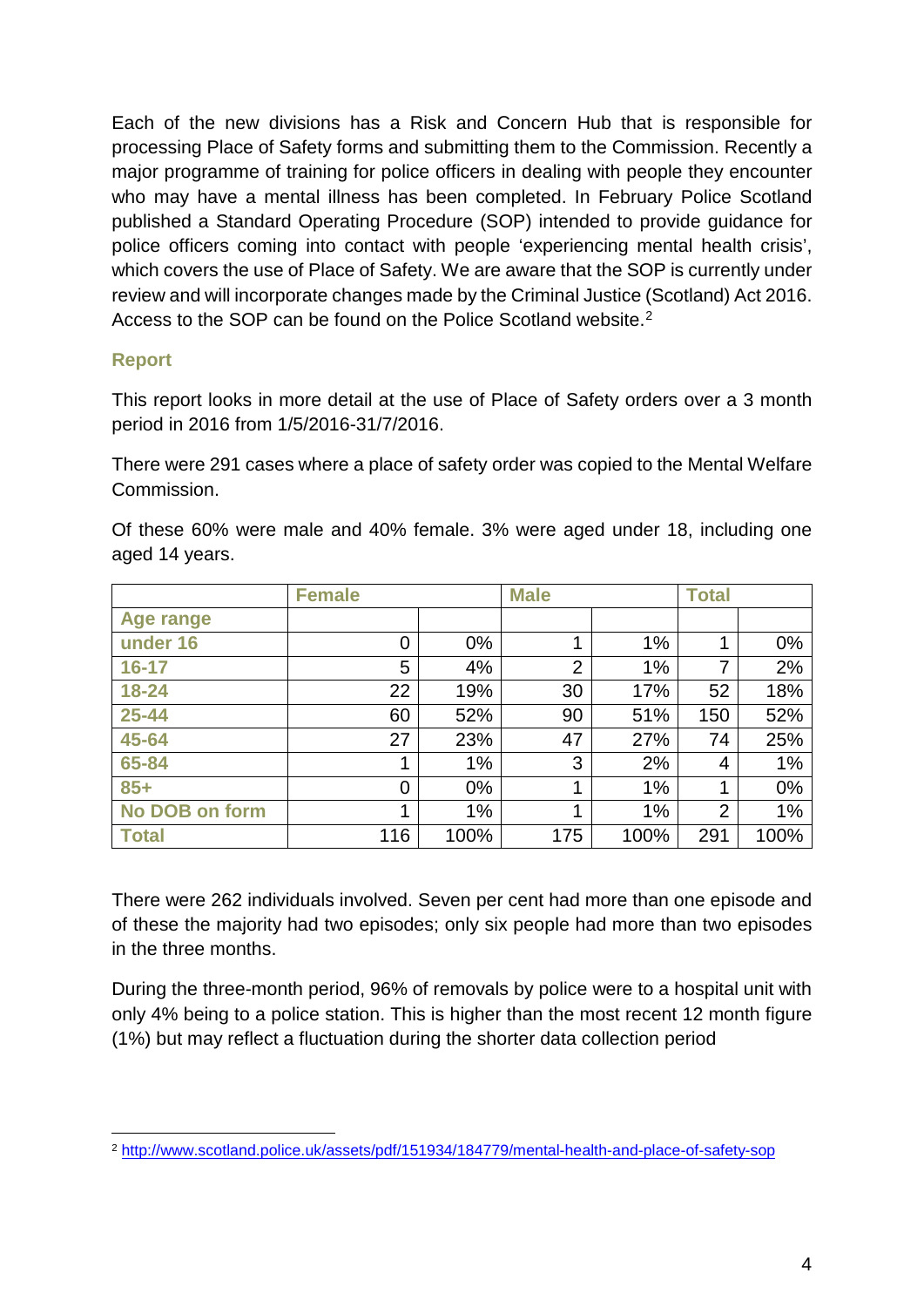#### **Why were the powers used?**

At this stage, we have not undertaken a full analysis of the circumstances giving rise to the use of the Place of Safety power. However, as the two typical case examples given below demonstrate, the police are generally responding to situations of great distress and difficulty for the individuals involved.

Our tentative view, which we will test out in our follow up work, is that the primary concern raised may not be that the police are using this power arbitrarily or inappropriately, but rather that these situations raise questions about the co-ordination and adequacy of community support for occasionally very distressed people.

#### **Case example**

April 2016: Mike called police saying he was suicidal and thinking of self-harm following a family argument. He was taken for assessment at the local mental health unit after the police found him confused and incoherent.

May 2016: Concerned neighbours phoned the police as Mike was threatening to cut his throat following an argument with his ex-partner. Taken to local mental health unit for assessment.

July 2016: Continually phoning the police and lots of other services, distressed and not taking his medication. Taken to local mental health unit for assessment.

#### **Case example**

Facebook messages posted stating going to jump off bridge. Intimated suicide plans to police in numerous phone calls that morning. 3 hour search before being found, taken to hospital for assessment.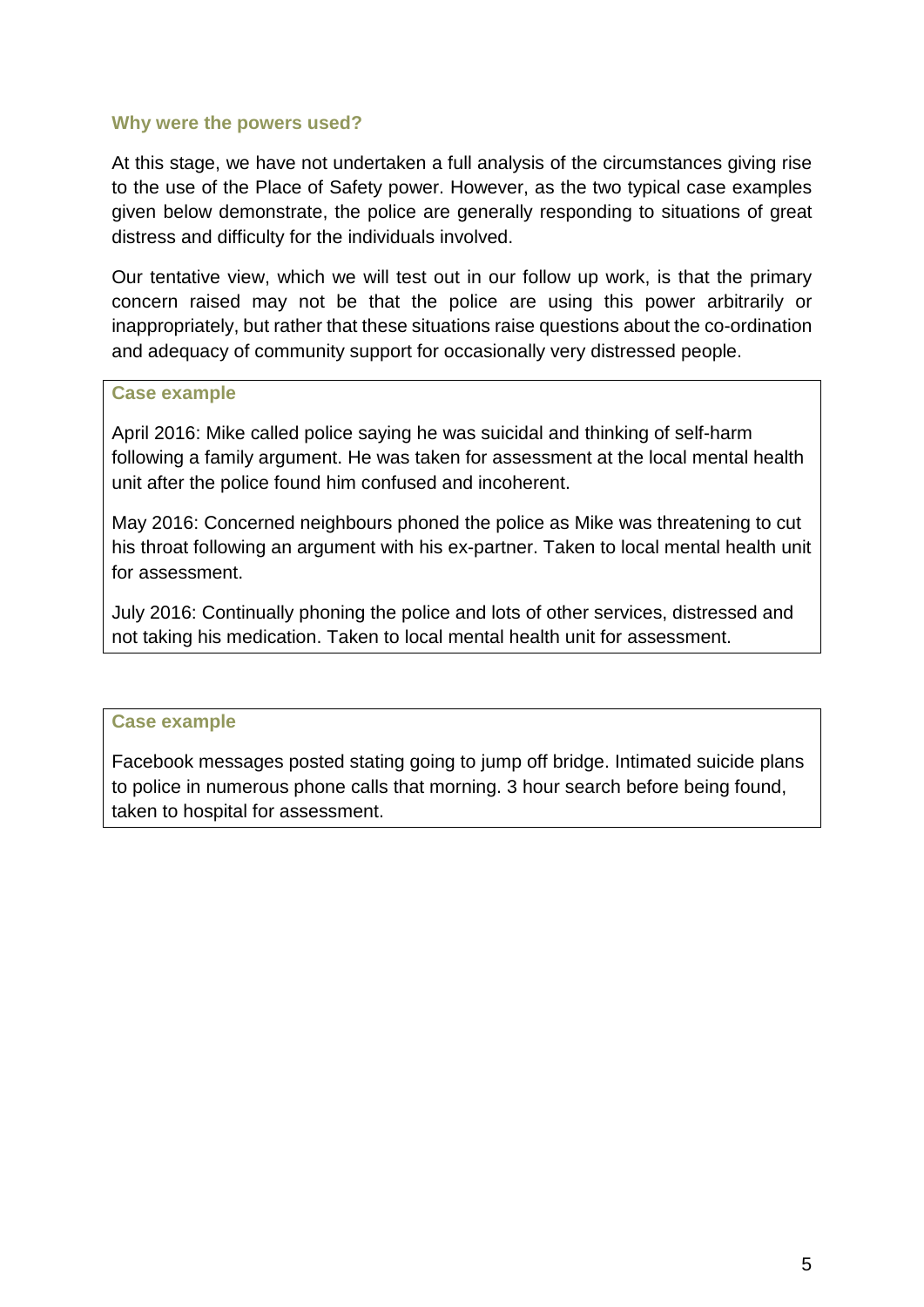# **How Place of Safety (POS) is used across Scotland**

| <b>Hospital-POS1</b>                          | <b>Total</b>                    |
|-----------------------------------------------|---------------------------------|
| <b>University Hospital Ayr</b>                | 1                               |
| University Hospital Crosshouse,<br>Kilmarnock | $\overline{1}$                  |
| <b>Borders General Hospital</b>               | $\mathbf{1}$                    |
| Dumfries and Galloway Royal<br>Infirmary      | 1                               |
| Queen Margaret Hospital                       | 14                              |
| <b>Stratheden</b>                             | 6                               |
| Victoria Hospital                             | $\mathbf{1}$                    |
| Whyteman's Brae                               | 56                              |
| Forth Valley Royal Hospital                   | 4                               |
| Dr Gray's                                     | 4                               |
| <b>Royal Cornhill</b>                         | 80                              |
| <b>Glasgow Royal Infirmary</b>                | 6                               |
| Inverclyde General                            | 1                               |
| Queen Elizabeth University                    | $\overline{2}$                  |
| Royal Alexandra Hospital                      | 5                               |
|                                               | $\mathbf{1}$                    |
| <b>New Craigs</b>                             | 51                              |
| <b>Wishaw General Hospital</b>                | $\overline{2}$                  |
| <b>Monklands Hospital</b>                     | $\overline{1}$                  |
| REH / Royal Infirmary Edinburgh               | $\overline{1}$                  |
| Royal Edinburgh Hospital                      | 18                              |
| Royal Infirmary Edinburgh                     | 6                               |
| St John's                                     | $\overline{3}$                  |
| Carseview                                     | $\overline{7}$                  |
| Murray Royal Hospital                         | $\overline{3}$                  |
| <b>NA</b>                                     | $\overline{1}$                  |
|                                               | 277                             |
|                                               | Hospital<br>Drumchapel Hospital |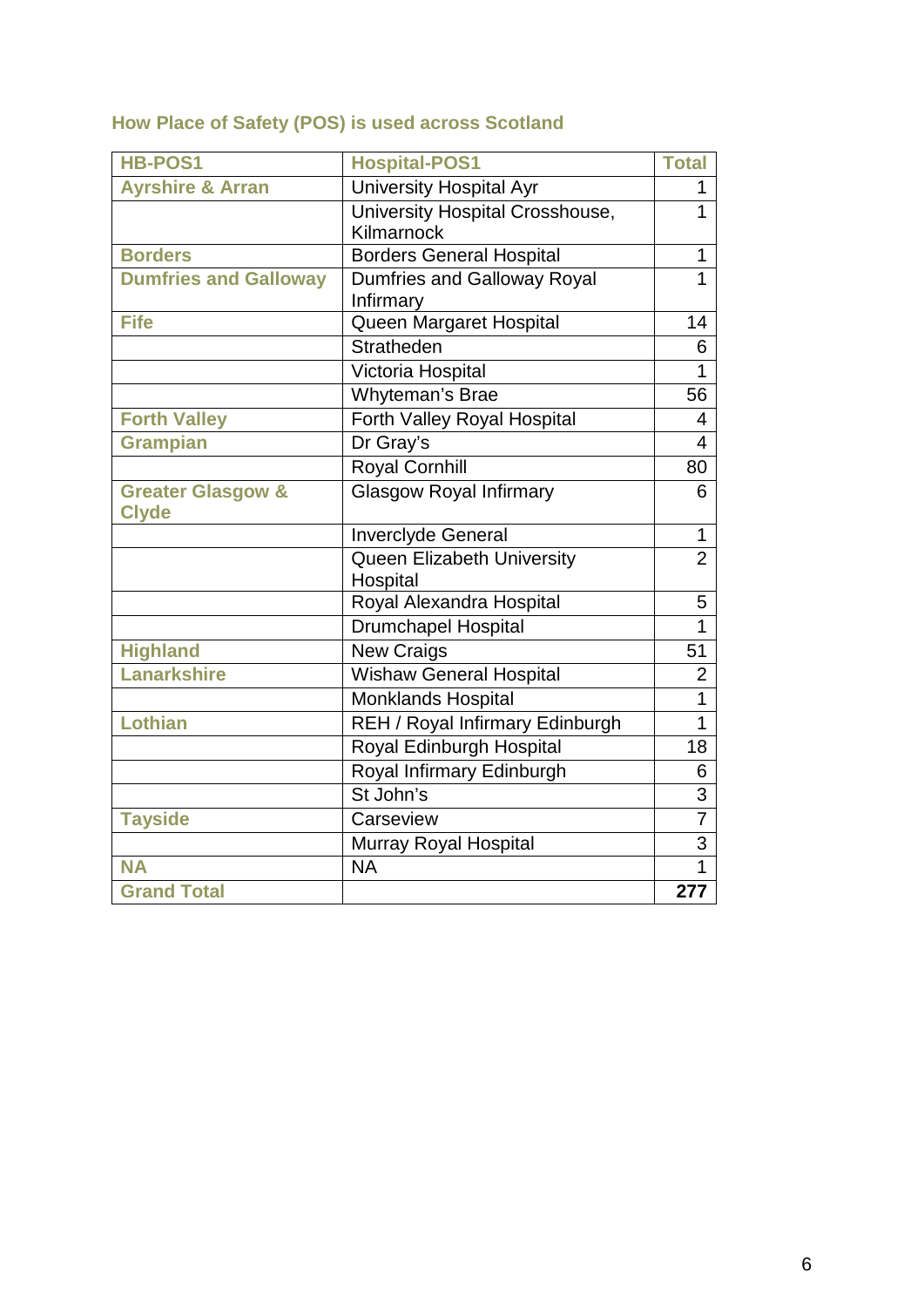

#### **Individual's Local Authority**

Local authorities with no POS in period

- Dumfries and Galloway
- East Renfrewshire
- North Ayrshire
- Orkney
- Shetland
- South Lanarkshire
- Western Isles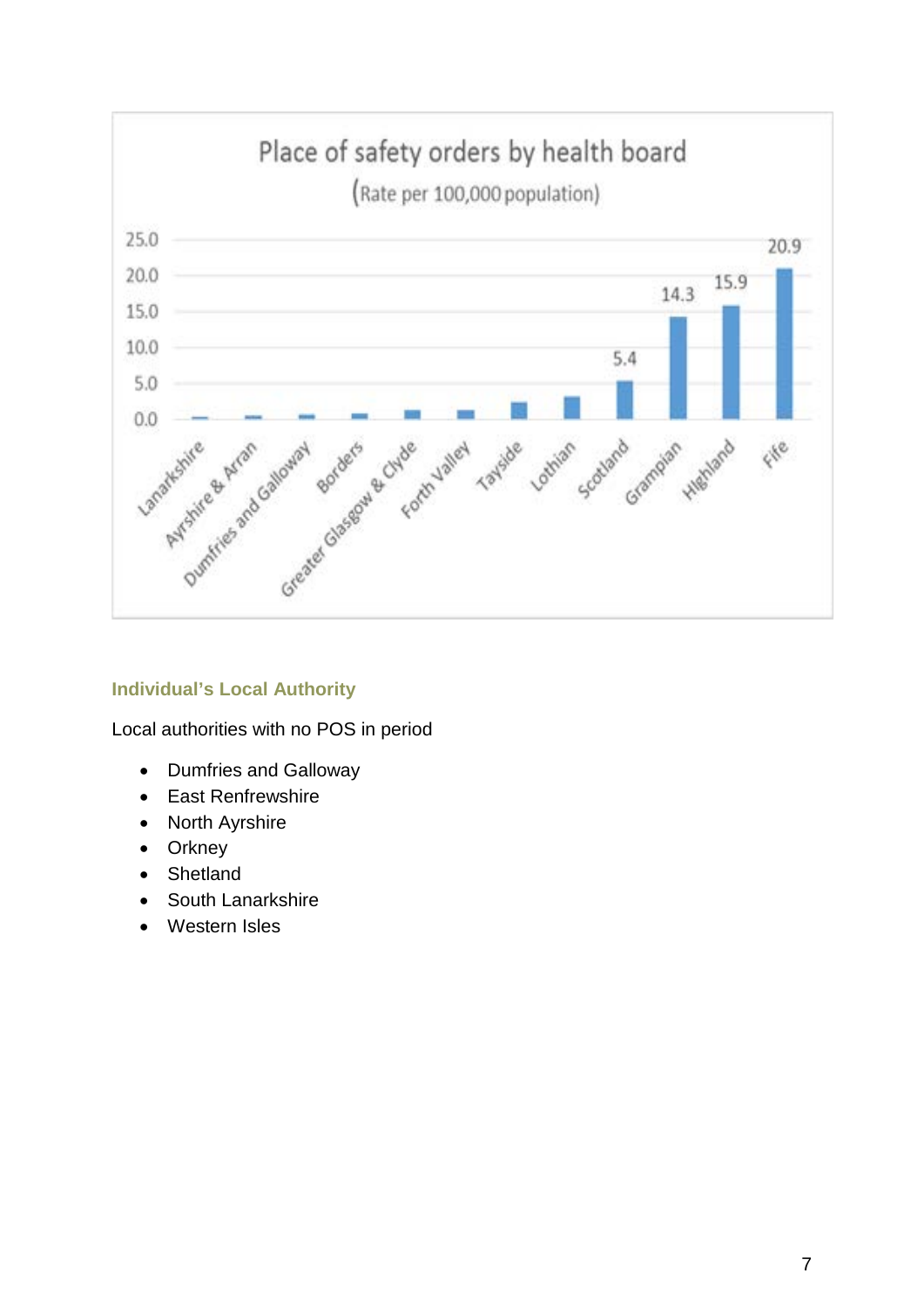| <b>LOCAL AUTHORITY</b>             | <b>Count of id</b> | <b>Count of id2</b> |
|------------------------------------|--------------------|---------------------|
| Aberdeen City                      | 64                 | 22%                 |
| Aberdeenshire                      | 10                 | 3%                  |
| Angus                              | 1                  | 0%                  |
| Argyll & Bute                      | 1                  | 0%                  |
| Clackmannanshire                   | $\overline{2}$     | 1%                  |
| <b>Dundee City</b>                 | 16                 | 5%                  |
| East Ayrshire                      | $\overline{2}$     | 1%                  |
| <b>East Dunbartonshire</b>         | 3                  | 1%                  |
| East Lothian                       | $\overline{2}$     | 1%                  |
| Edinburgh City of                  | 22                 | 8%                  |
| <b>Falkirk</b>                     | 3                  | 1%                  |
| Fife                               | 69                 | 24%                 |
| <b>Glasgow City</b>                | 6                  | 2%                  |
| Highland                           | 44                 | 15%                 |
| Inverclyde                         | 1                  | 0%                  |
| Midlothian                         | $\mathbf 1$        | 0%                  |
| Moray                              | 5                  | 2%                  |
| North Lanarkshire                  | 4                  | 1%                  |
| Perth & Kinross                    | 3                  | 1%                  |
| Renfrewshire                       | 4                  | 1%                  |
| <b>Scottish Borders</b>            | 1                  | 0%                  |
| South Ayrshire                     | 1                  | 0%                  |
| <b>Stirling</b>                    | 1                  | 0%                  |
| <b>West Dunbartonshire</b>         | 1                  | 0%                  |
| <b>West Lothian</b>                | 3                  | 1%                  |
| not available                      | $\overline{2}$     | 1%                  |
| <b>NFA</b>                         | 10                 | 3%                  |
| unknown[address 3 years ago Perth] | 1                  | 0%                  |
| England                            | 6                  | 2%                  |
| Wales                              | 1                  | 0%                  |
| Poland                             | 1                  | 0%                  |
| <b>Grand Total</b>                 | 291                | 100%                |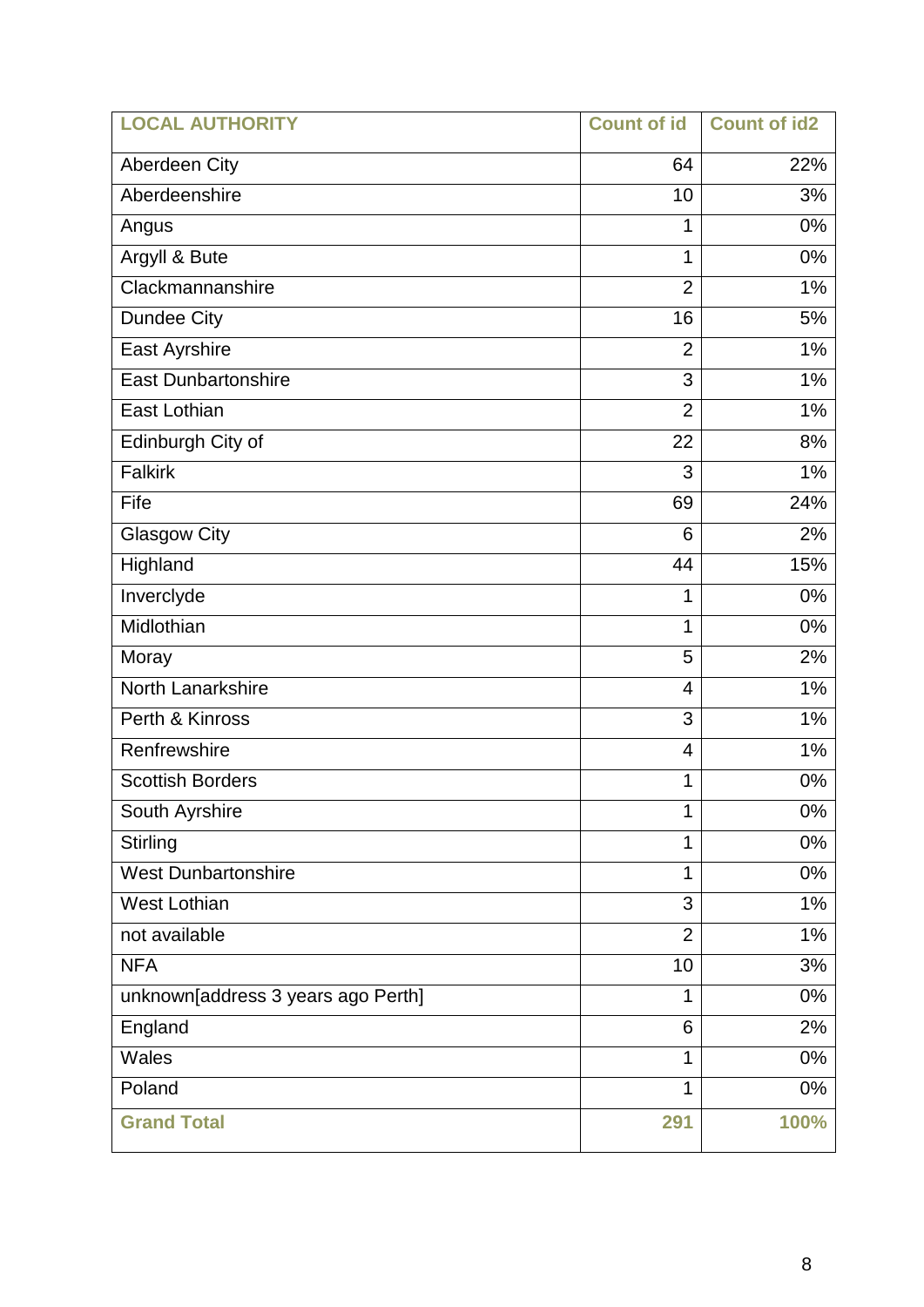The variation in reported use of Place of Safety orders shown above is striking. There are local factors which may mean that in some areas the police have less need to use this power. For example, it has been reported that mental health triage services in areas like Glasgow have successfully reduced the need for formal interventions in dealing with people in distress. However, we do not believe that this can explain the massive local variations.

We believe that either reporting processes are failing in certain areas or people are being removed for assessment without proper legal authority.

Another possibility is that the police are using criminal legislation to remove people who they think are mentally ill from a public place.

The Police Scotland Standard Operating Procedure and the Mental Health Act Code of Practice make clear that local areas should have agreed Psychiatric Emergency Plans. A Service Mapping report by NHS Scotland published in January 2016 found that 10 health boards reported having such a local protocol, while four did not.

While Health Boards, Local Authorities and Integrated Boards have no direct control over how the police use Place of Safety orders we would encourage them to engage in a dialogue with their local police service to examine possible reasons for the variations shown above, in the context of the development of their local Psychiatric Emergency Plans.

#### **What we will do next**

We will follow this information up at our annual meetings with Health Boards, Local Authorities and Integrated Boards, and seek assurances that local Psychiatric Emergency Plans are in place, and operating effectively.

We will share this report with Police Scotland to aid their training programme and their ongoing improvements in administration arrangements.

We will engage directly, on a regular basis, with the 13 Risk and Concern Hubs to help improve and standardise the reporting of Place of Safety orders.

We will carry out a more detailed monitoring exercise later in 2017 when we will speak to police officers who have used a Place of Safety orders and also try to ascertain what led to the crisis situation which the police had to respond to.

We will also seek to get views about the individual's experience of the process, and investigate how the use of Place of Safety links with subsequent use of detention.

We will ask Scottish Government to consider what further policy development and guidance may be required, as part of their commitment in the Mental Health Strategy 2017-2027 to 'support efforts through a refreshed Justice Strategy to help improve mental health outcomes for those in the justice system'.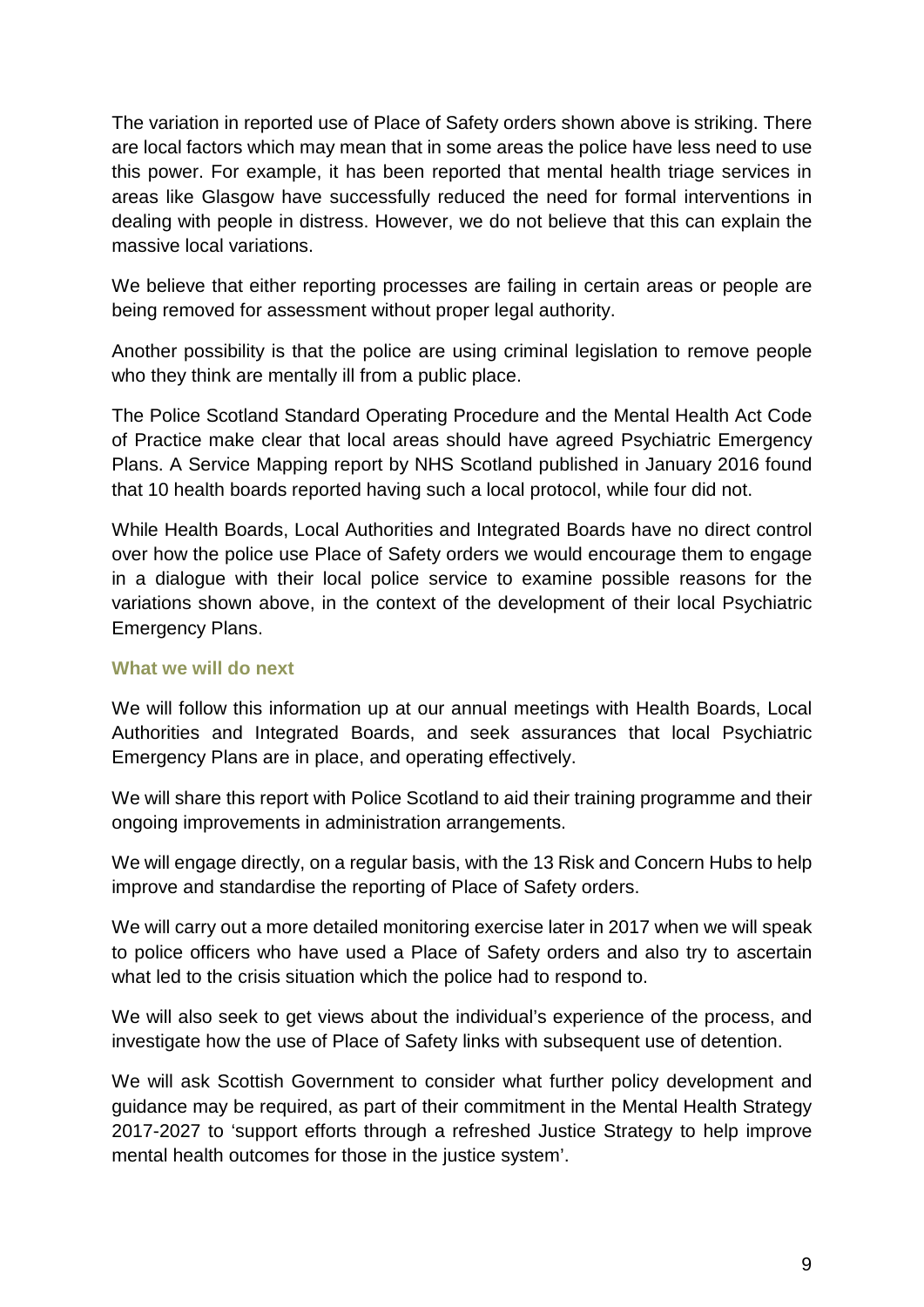